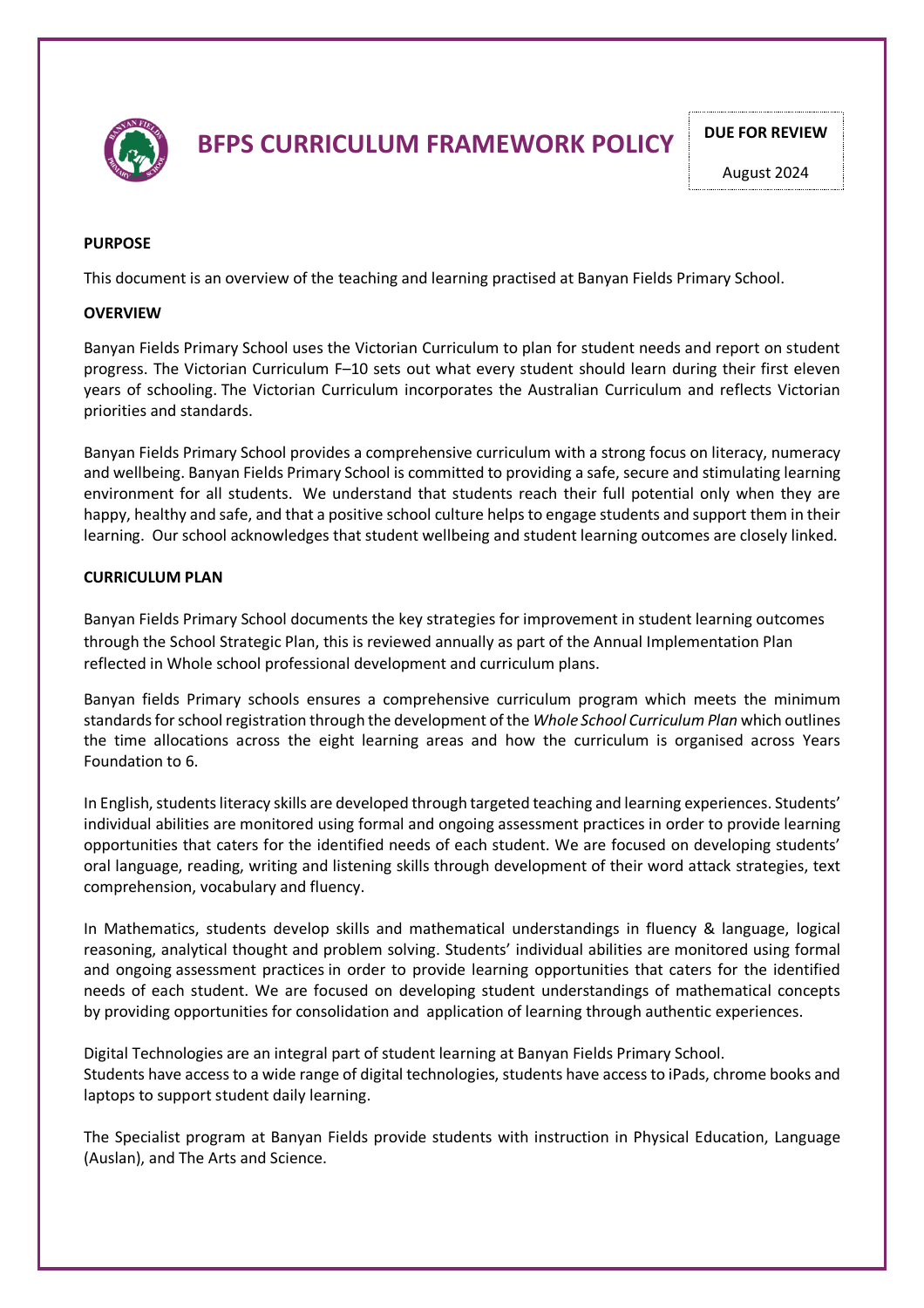Year Level Teams meet for a minimum of 3 hours per week. Their focus in these sessions is to use an inquiry cycle to plan and implement plans to meet the needs of their students using the FISO Improvement Cycle in Literacy and Numeracy, regularly reviewing student data and adjusting planning and continue to build the capacity of teacher for improved teacher practise.

Teachers plan collaboratively in year level teams reflecting on student data and the Victoria Curriculum requirements. Plans are developed in alignment with the Whole School Curriculum Plan, school wide scope and sequences and unit planners, with all planning aligned to the Victorian curriculum and adjusted to meet student learning priorities based on formative and summative assessment data. The school reviews the Whole School Curriculum Plan and Scope and sequences annually, while year level teams regularly review their unit planners and weekly planners to ensure they deliver a guaranteed and viable curriculum for all students.

Teaching in Literacy and Numeracy is scaffolded through the school instructional model known as 'The workshop' which harnesses the gradual release of responsibility to develop students ability to move from modelled and guided instruction to independently applying their learning. Students take part in whole class explicit instruction, small group and individual reading, writing and maths conferences.

#### Banyan Fields Primary School Instructional Model **Work Time: Independent Practice** Mini-lesson: teacher shows students both WHAT and HOW to do the work during work time. Show don't just tell using worked examples that are modelled, through Students: read, write, and/or talk to independently practice the class goal explicit teaching and guided/scaffolded work, the aim is to reduce the teachers level (Learning Intention & Success Criteria) of responsibility and increase the students. Teacher: confers with individuals and small groups to learn more about the Guiding question for planning: What do students need from the teacher to work with students and to provide appropriate guidance. more depth and more staming than they would alone? Guiding questions for planning: What will students DO tomorrow? What will Opening: used to share the learning intention and they read, write and talk about to achieve the next steps in their learning? What build the "need to know" for the lesson. concrete evidence of progress will they produce? (Student artefact) Make connections to previous learning. Use of anchor charts or previous worked examples as appropriate Catch: a quick, whole-class "time out" from work time to model or share a strategy that will help them re-engage in the work. Guiding auestions for planning: What will help students connect one day to the next? How will the teacher Planned in advance: to scaffold multiple tasks or texts in a lesson share specifics of what and why students are learning in support of the learning goal. todav? Unplanned: used to clarify confusion, misconceptions or share Debriefing: should include both a thinking the teacher noticed while conferring. share-time and a synthesis of learning Check in: could also just be a check in before moving onto the next phase of the worktime Guiding questions for planning: What did students accomplish? What Guiding questions for planning: What do students need to KEEP working? What will help them build their stamina and work smarter to progress did the students make? What gain knowledge, improve their skills and deepen their understanding? do students need next? More work time (Release): Independent Application Students: read, write and/or talk using their independent texts. Students choose to work on the class goal or their own goals, tis could also include reading independently. book shopping. This component encourages student voice, the key here is for them to be working on authentic literacy tasks of their choosing. (Reading logs, conferences and

the plenary allow you to check in with these students)

Teacher: small group to learn about students, to both individualise and differentiate.

#### **ASSESSMENT & REPORTING**

Banyan Fields Primary School meets Commonwealth Government student reporting requirements, by ensuring we implement ongoing assessment practices, monitoring, recording student performance and ensuring parents and carers have access to accurate information about their student's performance. This is undertaken by providing written reports each semester. Both student achievement and progress is provided in our written reports to parents and carers, which includes progression data for all curriculum areas taught throughout the year in addition to continuum tracker progress which is aligned to the Victorian Curriculum.

Our continuum trackers are updated each term and available for viewing, with the continuum trackers showing students level of achievement as either beginning, consolidated or achieved for each statement.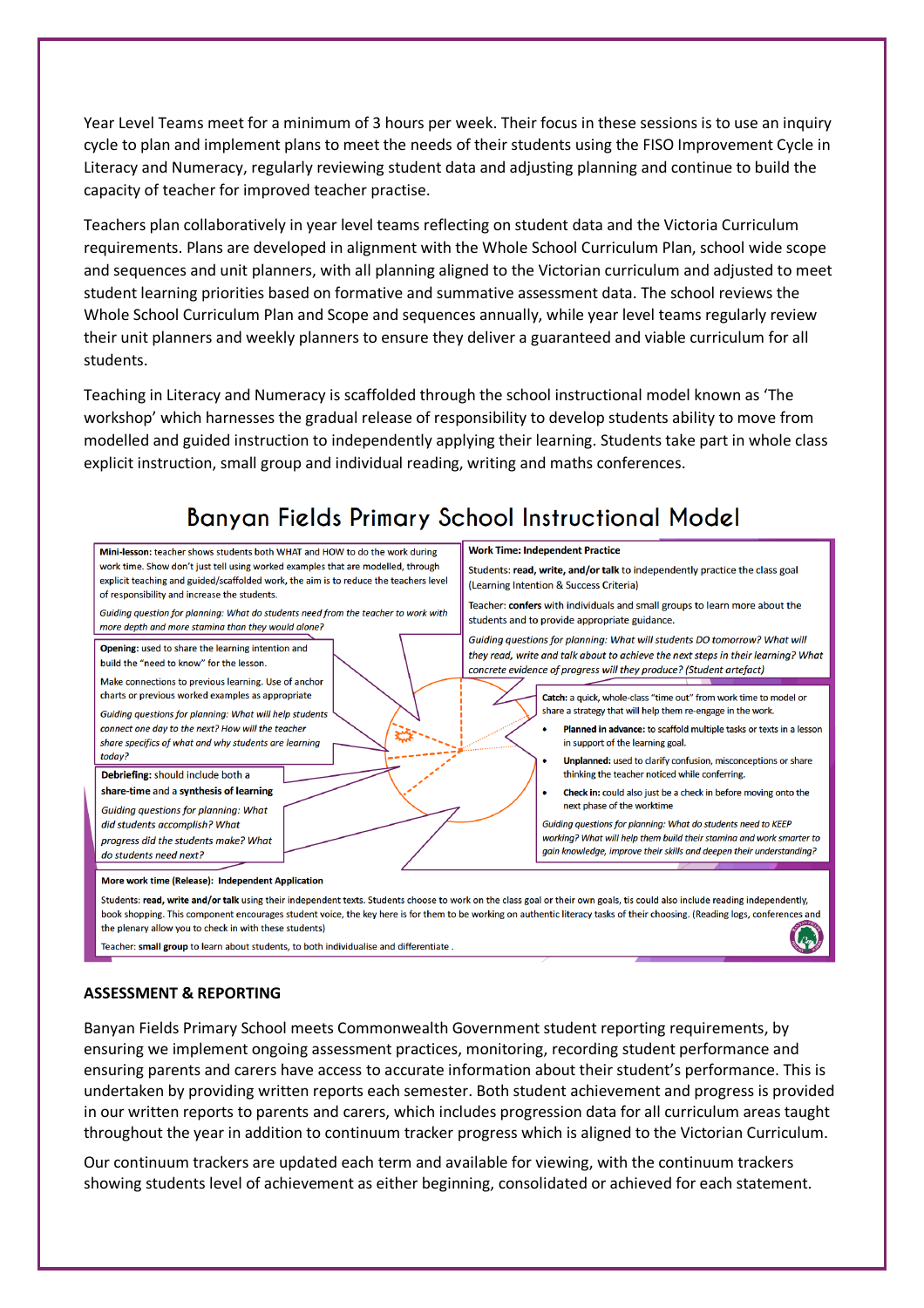Parents and cares are also provided with three interview opportunities per year where they can be updated on student progress.

Students' individual abilities are monitored using formal and ongoing assessment practices in order to provide learning opportunities that caters for the identified needs of each student. Student data is moderated and analysed at an individual teacher, year level team and whole school level. This data is then used to plan for class and individual student needs. In addition to this Individual Education Plan's are developed for students who are part of the Program for Students with Disabilities, Out of Home Care, ATSI and Koorie students with termly Student Support Group meetings with parents and carers to review and develop new plans.

Student data is collected through ongoing formative assessment tasks and observation in addition to summative assessment tasks as outlined in the school wide assessment schedule which is reviewed annually as well as adjusted as required throughout the year.

Examples of the type of data collected and analysed includes;

- Observational notes
- Student artefacts
- Common assessment tasks including termly writing tasks
- English Online interview for Early Years only
- Fountas and Pinnell Reading Benchmark Assessment System
- Concepts about Print
- Letter ID and Sounds
- PAT Reading, Vocabulary and Maths
- Naplan Data
- Maths Online Interview for Early Years or as required for middle to upper years

Teachers provide ongoing feedback to students and collaboratively set meaningful goals with students, as well as provide opportunities for students to evidence growth against these goals.

### FURTHER INFORMATION AND RESOURCES

#### **School Based Documentation**

- School Strategic Plan
- Annual Implementation Plan
- Whole School Curriculum Plan
- Scope and Sequence Documents
- Assessment Schedule
- Teaching and Learning Non-Negotiables
- Statement of Values and School Philosophy
- Student Wellbeing and Engagement Policy
- Inclusion and Diversity Policy
- Camps and Excursions Policy
- Homework Policy
- Digital Technologies (Internet, Social Media and Digital Devices) Policy

#### **Department Resources**

• DET Assessment of Student Achievement and Progress Foundation to 10